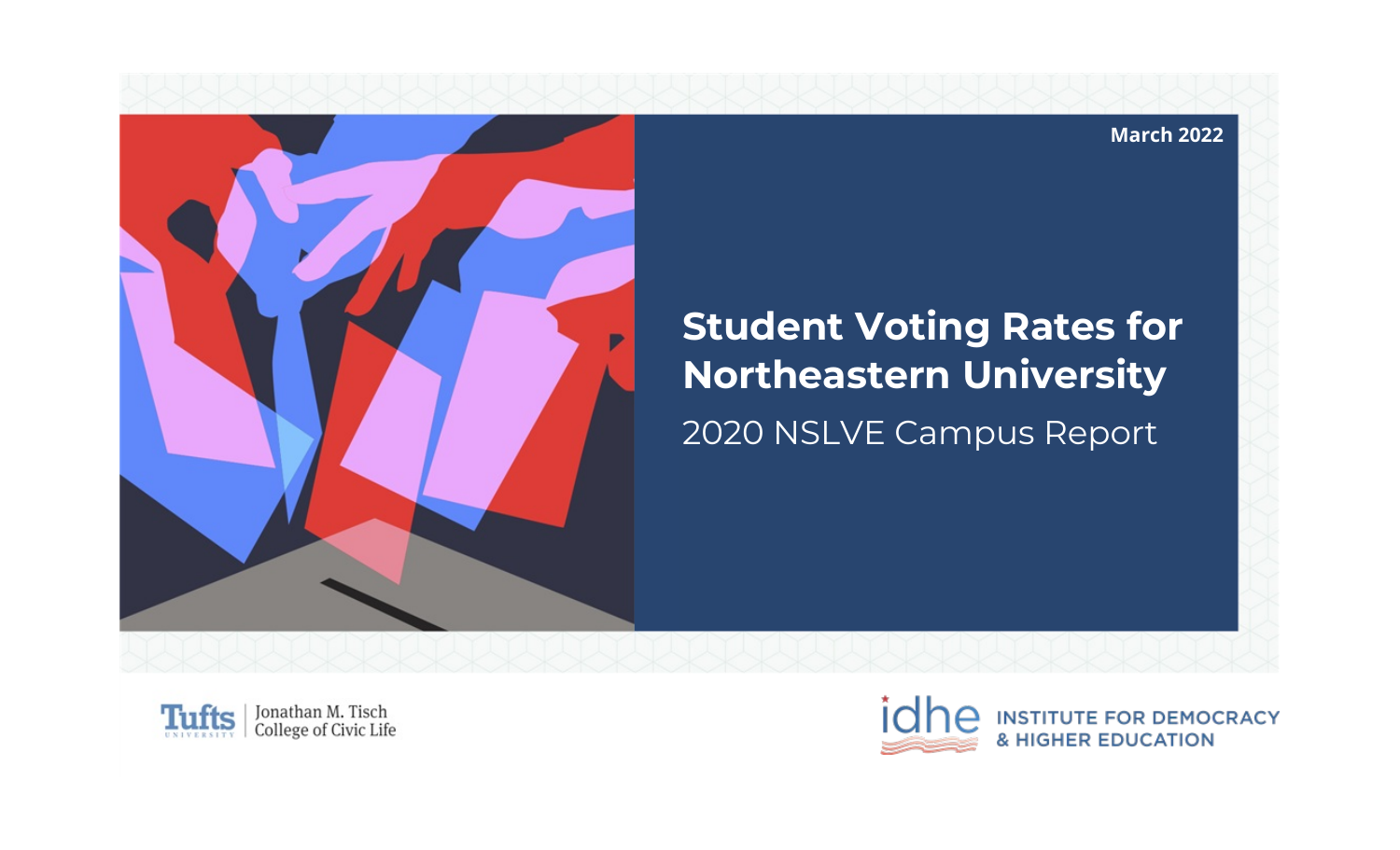#### October 2021 **Dear Colleagues:**

We are pleased to send this tailored report containing your students' voting rates for 2020. This report contains three years of relevant topline data: 2016, 2018, and 2020. As always, we disaggregate the data so you can better identify and address gaps in participation.

College and university students participated in record-breaking numbers in the 2020 election. In 2016, the Average Institutional Voting Rate was 53%. This year, it jumped to 66%. We encourage you to review Democracy Counts 2020, our most recent national report.

As in past years, we urge you to share this report widely and strategically, particularly with faculty who, in 2020, were often the most consistent communicators with students about ever-changing voting conditions and deadlines. We also urge you to review our recommendations for engaging elections to cultivate a robust and healthy campus climate for political engagement, discourse, equity, and participation: Election Imperatives (2019) and the more recent Election Imperatives: A Time of Physical Distancing and Social Action. Since "pervasive political discussions" and attentiveness to the campus culture around speech and academic freedom are among our top recommendations, we direct you to our discussion guides on talking about your NSLVE report, on free speech and inclusion, and on hot topics, our Making Sense of ... guides.

Finally, we always encourage you to work with us. Help us help you get better data by reaching out. Email **IDHE@Tufts.edu** for more information. And as always, watch your inbox for our periodic newsletter, IDHE Update, for announcements about upcoming releases and new resources.

Congratulations on engaging your students in the 2020 election. Remember, student political learning is a year-round objective. Elections may be episodic, but student political engagement should not be.

All the Best. IDHETeam



(Top Row from left) Duy Trinh, Program Administrator; Adam Gismondi, Director of Impact; Dave Brinker, Senior Researcher; (Botton Row from left) Nancy Thomas, Director; Norma López, Postdoctoral Scholar; Prabhat Gautam, Data Manager.

We also want to acknowledge and thank Syed Golam Mohaimen, M.S. student in Data Science at Tufts University for his contributions toward the creation of these reports.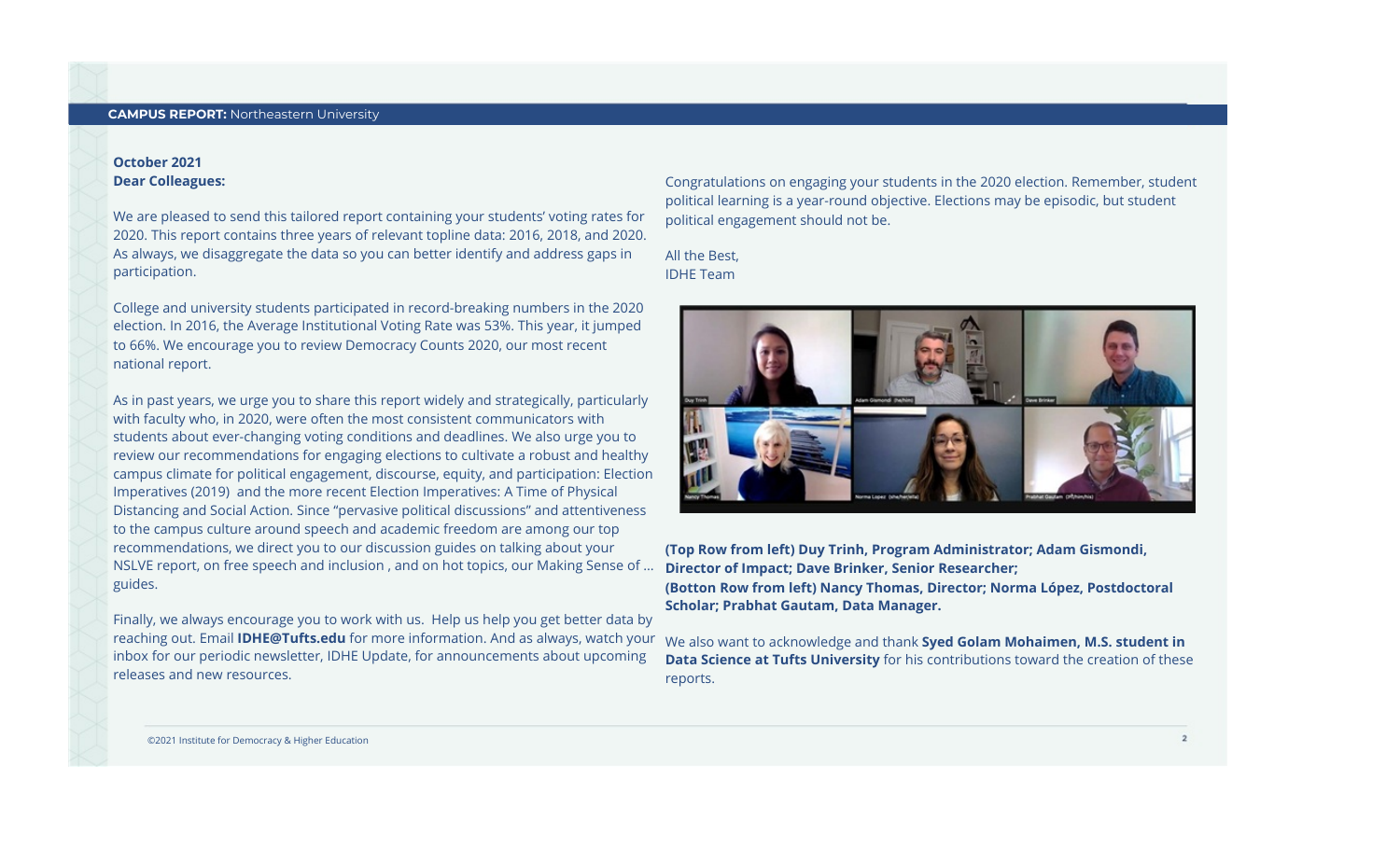### **In This Report**

This report presents data on student voter participation rates for your campus. The topline counts on page 5 tells you how many students voted but we encourage you to look carefully at the data on subsequent pages to learn who voted. Data are presented in the form of vessel charts, overlapping donut charts, and tables.

|                                   |                          | 2014   |                |          | 2018   |                          | 2014-2018                |
|-----------------------------------|--------------------------|--------|----------------|----------|--------|--------------------------|--------------------------|
|                                   | Enrolled                 |        | Voted Rate (%) | Enrolled |        | Voted Rate (%)           | Change<br>(p.p.)         |
| Asian                             | $\sim$                   | $\sim$ |                | $\sim$   |        | $\sim$                   |                          |
| American Indian/<br>Alaska Native | $\sim$                   | $\sim$ | $\equiv$       | $\sim$   | $\sim$ | $\blacksquare$           | $\equiv$                 |
| Black                             | $\overline{\phantom{a}}$ | $\sim$ | $\equiv$       | $\sim$   |        | $\overline{\phantom{a}}$ | $\overline{\phantom{a}}$ |
| Hispanic                          | $\sim$                   |        |                |          |        |                          |                          |

#### Tables

The tables show, on the left-side columns, the numbers of students and the rates from 2016, 2018, and 2020. On the left-side, percentage point (p.p.) changes between 2016 and 2020. A red down arrow indicates a decrease, a green up arrow indicates an increase, and a yellow arrow pointing to the right indicates no change. "-" in these tables indicates that the data is unavailable/missing, or is available for 10 or less students.

#### **Overlapping Donut Chart**

This chart is used to show the breakdown of vote method utilization (page 9), with the inner ring showing your campus's method utilization and the outer ring showing the national level utilization. These are described in percentages.



#### 00% 00% 00% **Vessel Chart**

This chart shows rates out of 100%, with arrows to the right of each bar representing relevant national averages (medians), which you can find in IDHE's national report Democracy Counts 2020.

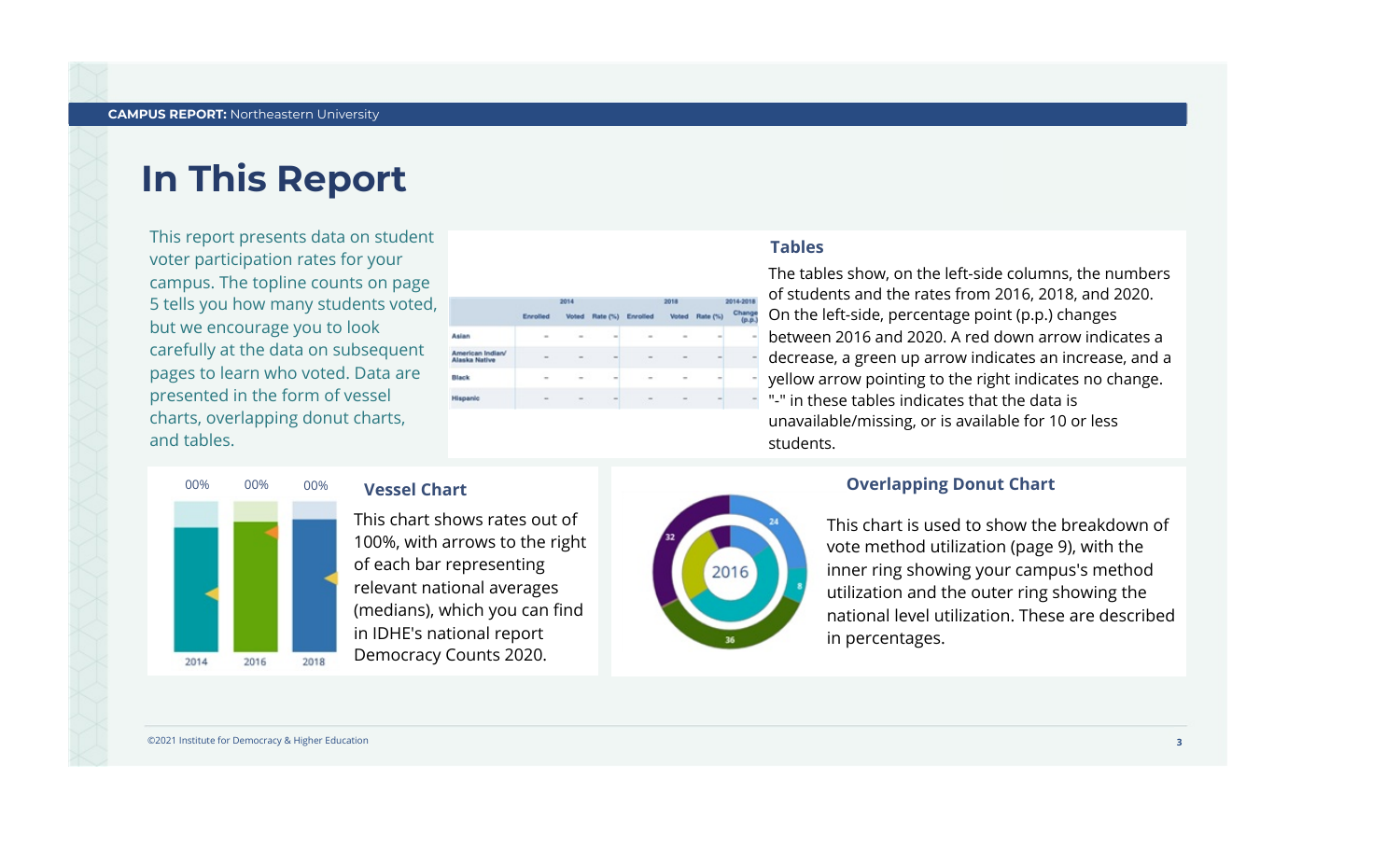#### **Voting, Registration and Yield Rates**





The Voting Rate of Registered **Students** is the percent of registered students who voted on Election Day. We often refer to this as the "yield" rate.

The **Voting Rate** is the percentage of eligible students who voted on Election Day. The voting rate is also the product of the registration and yield rates.

2018

41.8%

68.7%

2020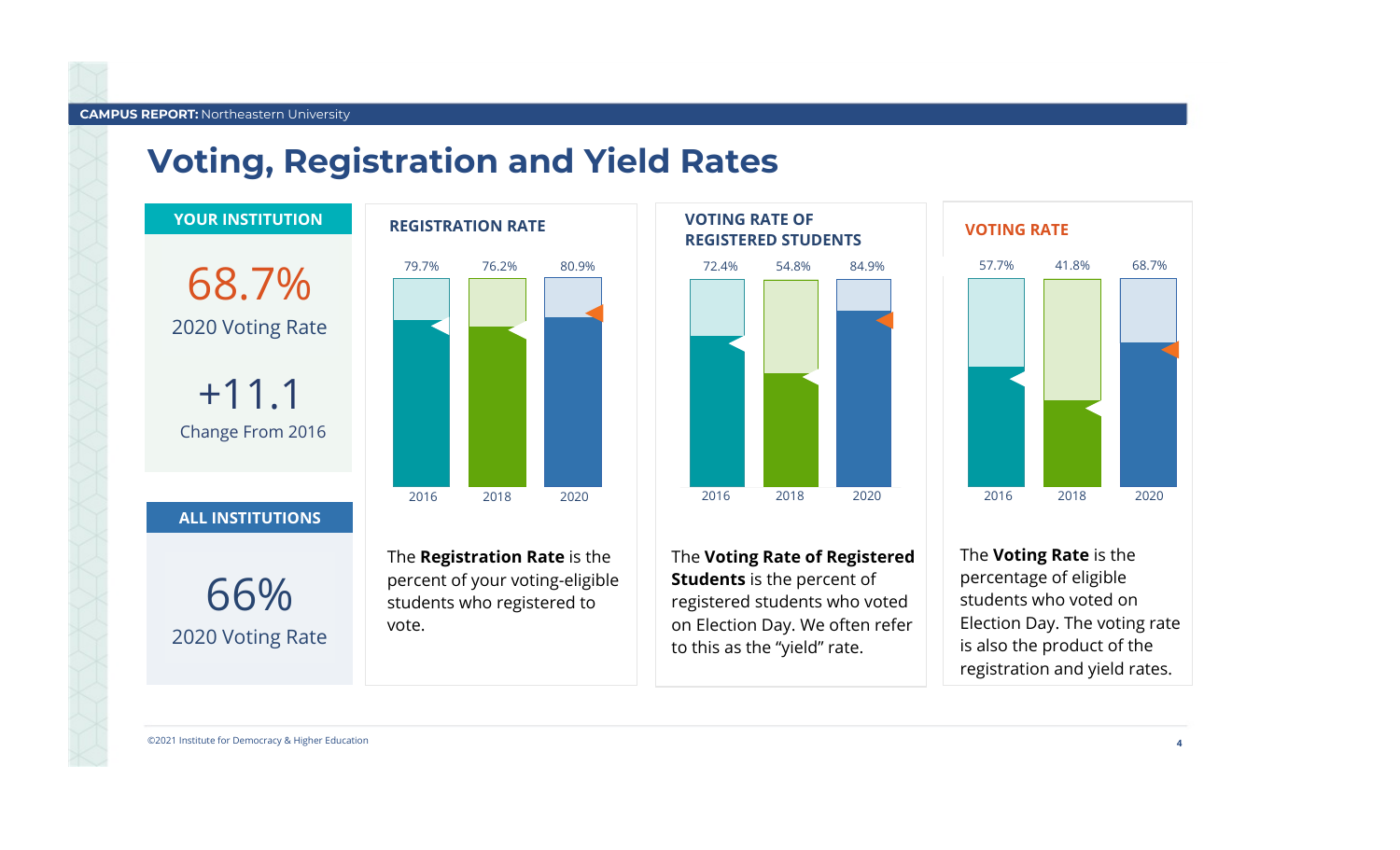**Voting and Registration Rates** 

|                                             | 2016   | 2018        | 2020   | 2016-2020<br>Change (p.p.) |                |
|---------------------------------------------|--------|-------------|--------|----------------------------|----------------|
| <b>Total Student Records per NSC</b>        | 22,900 | 24,177      | 25,495 |                            | 2,595          |
| (Age under 18/Unknown)                      | 116    | 106         | 139    | ↟                          | 23             |
| (FERPA records blocked)                     | 1,500  | 1,564       | 6,285  |                            | 4,785          |
| (Non-Degree Seeking Students)               | 0      | $\mathbf 0$ | 0      | $\Rightarrow$              | $\overline{0}$ |
| <b>Total eligible voters</b>                | 21,284 | 22,507      | 19,071 |                            | $-2,213$       |
| Number of students who registered           | 16,953 | 17,148      | 15,426 |                            | $+ -1,527$     |
| Number of students who voted                | 12,271 | 9,400       | 13,103 | ٠                          | 832            |
| <b>Registration Rate %</b>                  | 80     | 76          | 81     | ٠                          | 1              |
| <b>Voting Rate of Registered Students %</b> | 72     | 55          | 85     | ٠                          | 13             |
| <b>Voting Rate %</b>                        | 58     | 42          | 69     |                            | 11             |

We looked at (1) whether you flagged for us your nonresident aliens/international students (NRAs) who would not be eligible to vote (2) whether your enrollment numbers, including NRAs come close to those reported by your institution to IPEDS. We need this information because we remove the number of NRAs from the total number of students, to determine the number of students eligible to vote.

When we see a large discrepancy in enrollment data (IPEDS vs. Clearinghouse), we cannot verify the number of NRAs your institution flagged or accurately estimate the number of NRAs based on IPEDS, whom we presume to be ineligible to vote. Your institution was one of such institutions. After follow-up, your institution confirmed with us that voting ineligible NRAs are not included in the enrollment submissions to the Clearinghouse across all three years being reported. For this reason we do not remove NRAs

to estimate total eligible voters.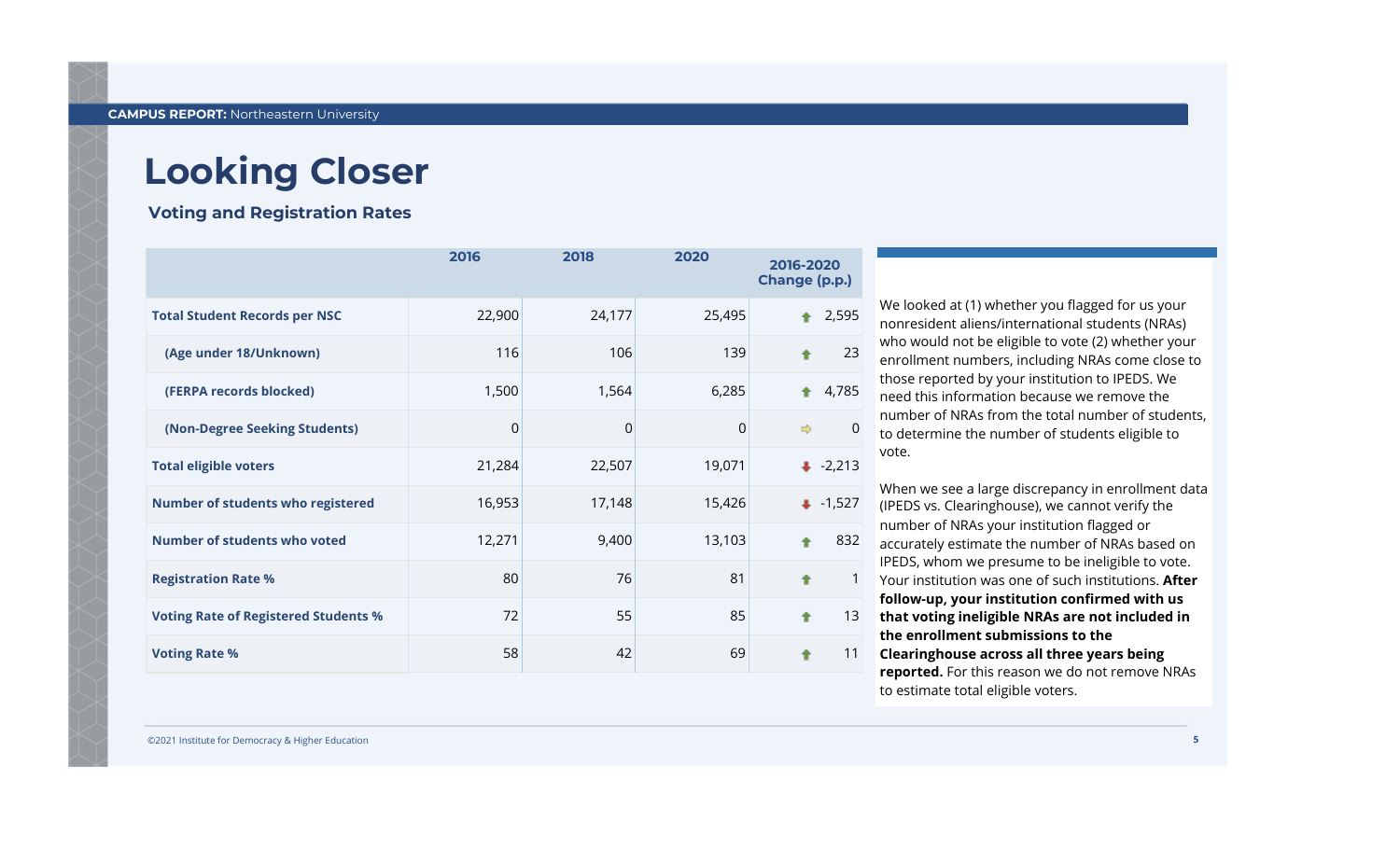### **By Institution Types**



These are estimated voting rates of your institution compared to the average voting rates of similar institutions in NSLVE. \*"Your Institution" chart is presented at a different scale.



©2021 Institute for Democracy & Higher Education

19% LOW

89% HIGH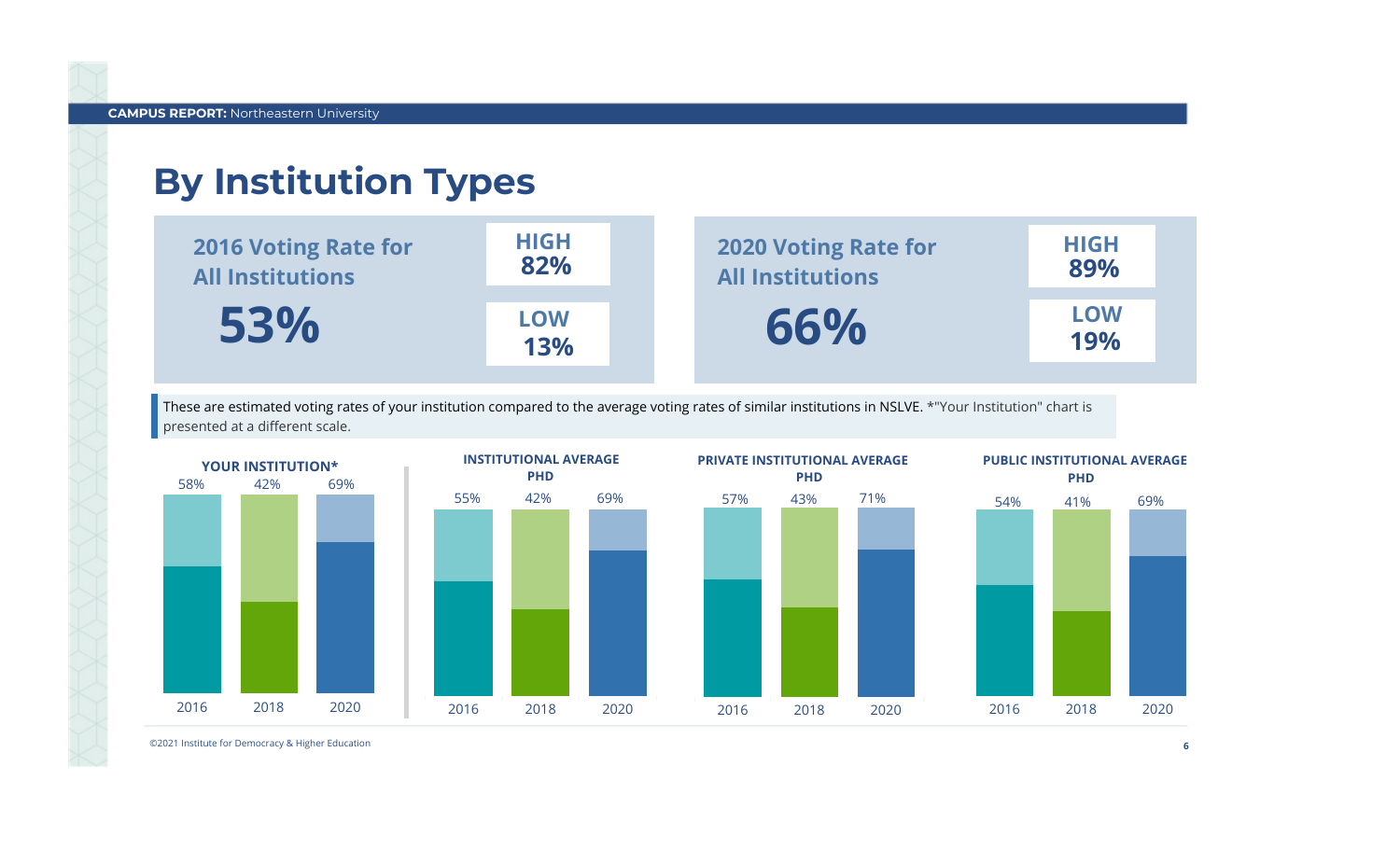## By Race / Ethnicity



These are estimated voting rates for race / ethnicity groups. These classifications are provided by campuses and are obtained following race reporting procedures\* defined by the National Center for Education Statistics of the Institute of Education Sciences (IES). Please see our FAQ for more detail on why we cannot report national benchmark for some of the demographic groups: https://tufts.app.box.com/v/idhe-nslve-report-faq

If you notice unavailable/missing data in this page, it could mean any of the following for your institution: (i) does not report this data; (ii) did not provide this data in past years; (iii) does not separately submit data for one or more of the demographic groups, or (iv) the data is reported for 10 or fewer students.

\*https://nces.ed.gov/ipeds/report-your-data/race-ethnicity-collecting-data-for-reporting-purposes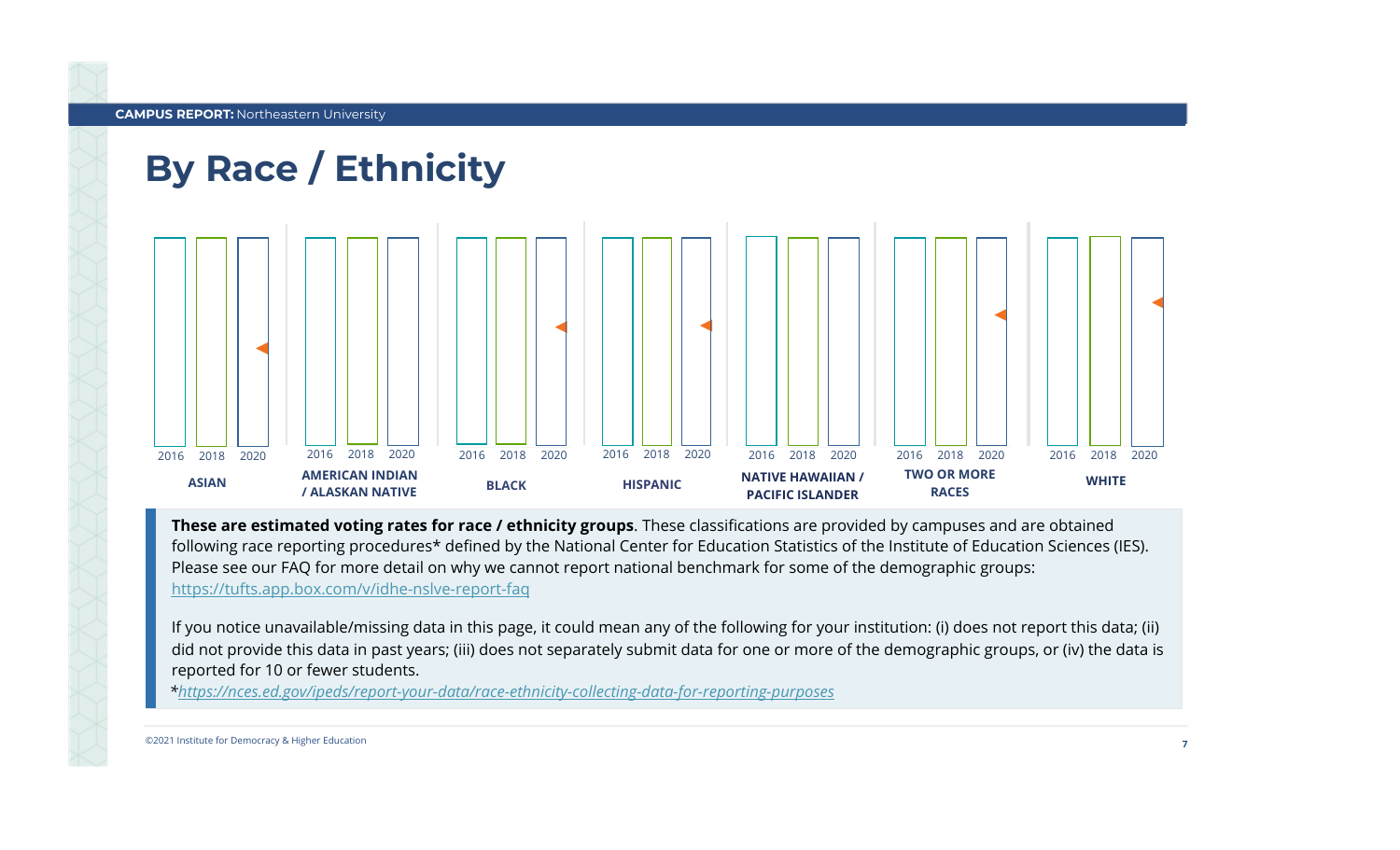#### **By Race/Ethnicity**

This page provides the numbers we used to calculate race / ethnicity group voting rates. We include the counts of students and the change in rates between the two most recent comparable election years. If you notice unavailable/missing data in this page, it could mean any of the following for your institution: (i) does not report this data; (ii) did not provide this data in past years; (iii) does not separately submit data for one or more of the demographic groups, or (iv) the data is reported for 10 or fewer students.

|                                                    | 2016                                              |        |                                |        | 2018  |    |                       | 2020   |                          | 2016-2020 |  |  |
|----------------------------------------------------|---------------------------------------------------|--------|--------------------------------|--------|-------|----|-----------------------|--------|--------------------------|-----------|--|--|
|                                                    | <b>Enrolled</b><br><b>Voted Voting_R Enrolled</b> |        | <b>Voted Voting_R Enrolled</b> |        |       |    | <b>Voted Voting_R</b> |        | <b>Change</b>            |           |  |  |
| <b>Asian</b>                                       |                                                   |        |                                |        |       |    |                       |        | $\qquad \qquad -$        |           |  |  |
| <b>American Indian/</b><br><b>Alaska Native</b>    | $\overline{\phantom{m}}$                          |        |                                |        |       | -  |                       |        | $\overline{\phantom{m}}$ |           |  |  |
| <b>Black</b>                                       |                                                   |        |                                |        |       | -  |                       |        | $\overline{\phantom{m}}$ |           |  |  |
| <b>Hispanic</b>                                    |                                                   |        |                                |        |       |    |                       |        | $\qquad \qquad -$        |           |  |  |
| <b>Native Hawaiian/</b><br><b>Pacific Islander</b> |                                                   |        |                                |        |       |    |                       |        | $\qquad \qquad -$        |           |  |  |
| <b>2 or More Races</b>                             |                                                   |        |                                |        |       |    |                       |        | $\qquad \qquad -$        |           |  |  |
| <b>White</b>                                       |                                                   |        |                                |        |       |    |                       |        | $\qquad \qquad$          |           |  |  |
| <b>Race Unknown</b>                                | 21,284                                            | 12,271 | 58                             | 22,507 | 9,400 | 42 | 19,071                | 13,103 | 69                       | 11        |  |  |

©2021 Institute for Democracy & Higher Education

8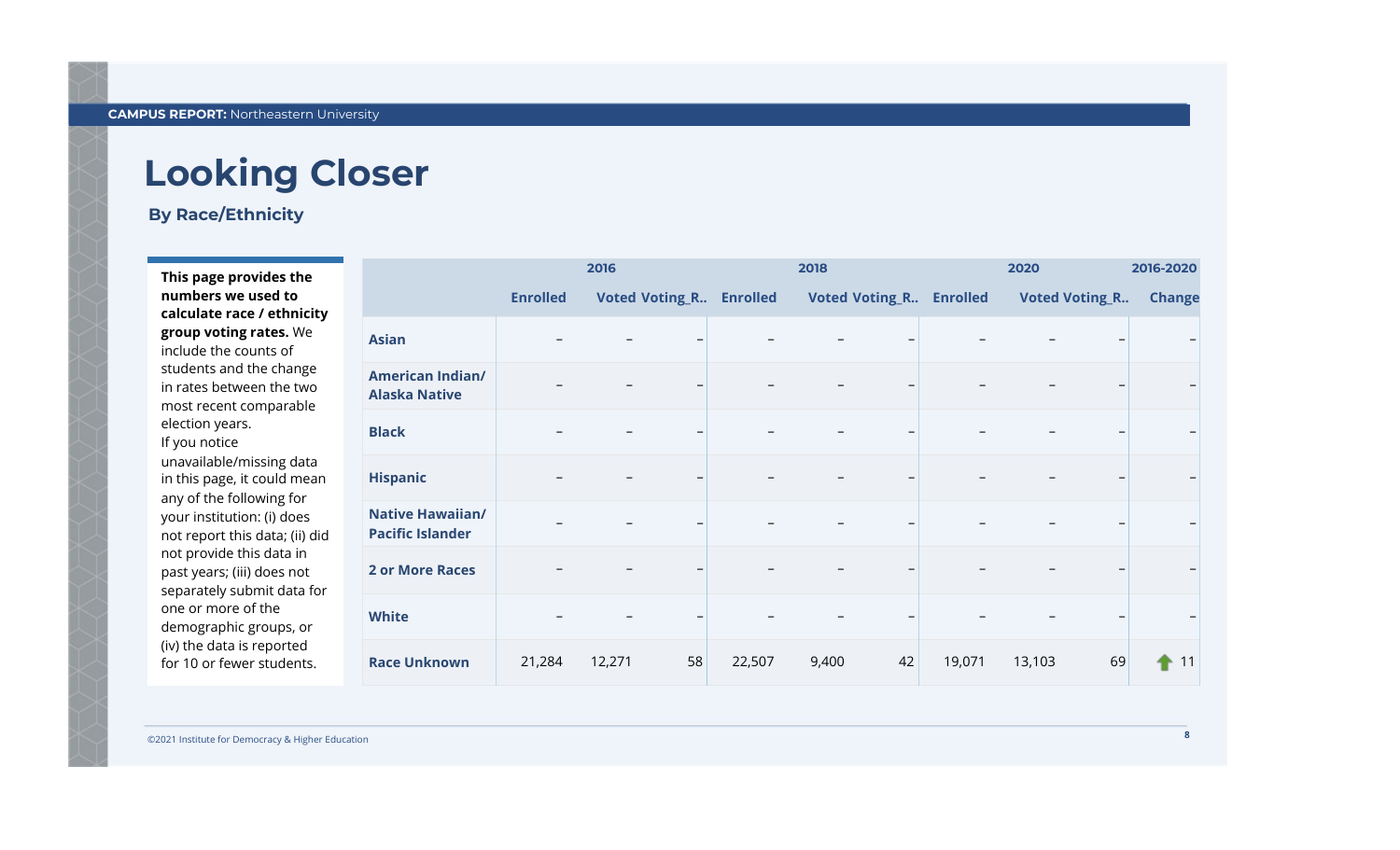

These are estimated rates for vote method utilization, the number of students utilizing each method, and the percent of students utilizing each method. Not all U.S. states provide information on vote method; voting method for voter files from these states are classified "Voting Method Unknown." For a list of these states, see our FAQ. https://idhe.tufts.edu/nslve/nslve-faq#CampusReports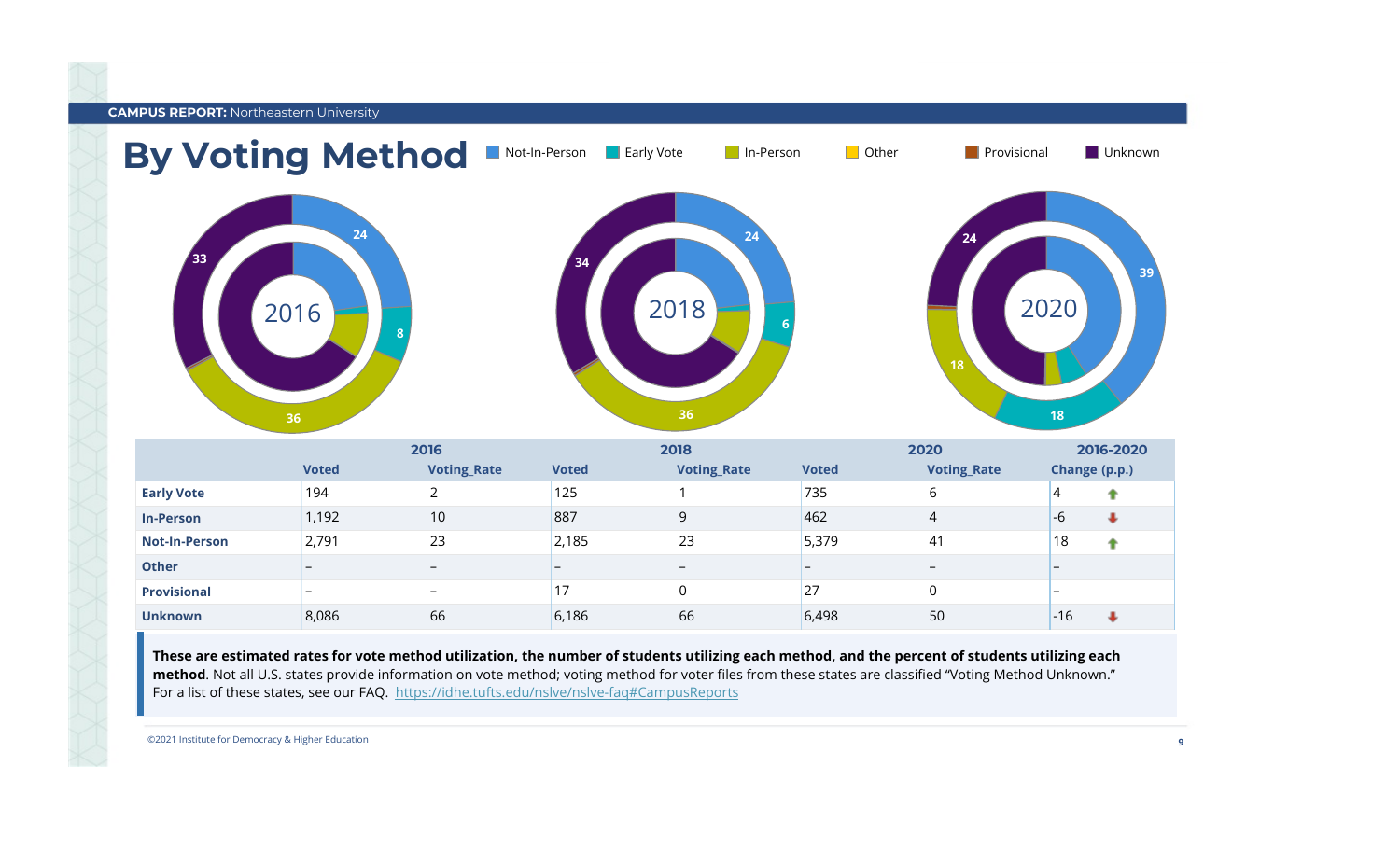#### **By Age Group**

|           | 2016 | 2018 | 2020 |
|-----------|------|------|------|
| 18-21     | 52%  | 34%  | 70%  |
| $22 - 24$ | 56%  | 40%  | 67%  |
| 25-29     | 62%  | 50%  | 64%  |
| 30-39     | 64%  | 53%  | 63%  |
| 40-49     | 72%  | 60%  | 75%  |
| $50+$     | 80%  | 71%  | 79%  |

Voting is habit-forming and young voters will usually continue as voters in subsequent elections. Also, young voters are more likely to be contacted by campaigns and are visible, and therefore significant, to elected officials. While in the past, we have seen voting rates increase across age groups, in recent cycles, the most significant increases have been among first-time and the youngest voters. Some colleges serve primarily young students, traditionally viewed as students in the 18-21 or 22-24 categories here. Others have much higher numbers of enrolled older undergraduate or graduate students.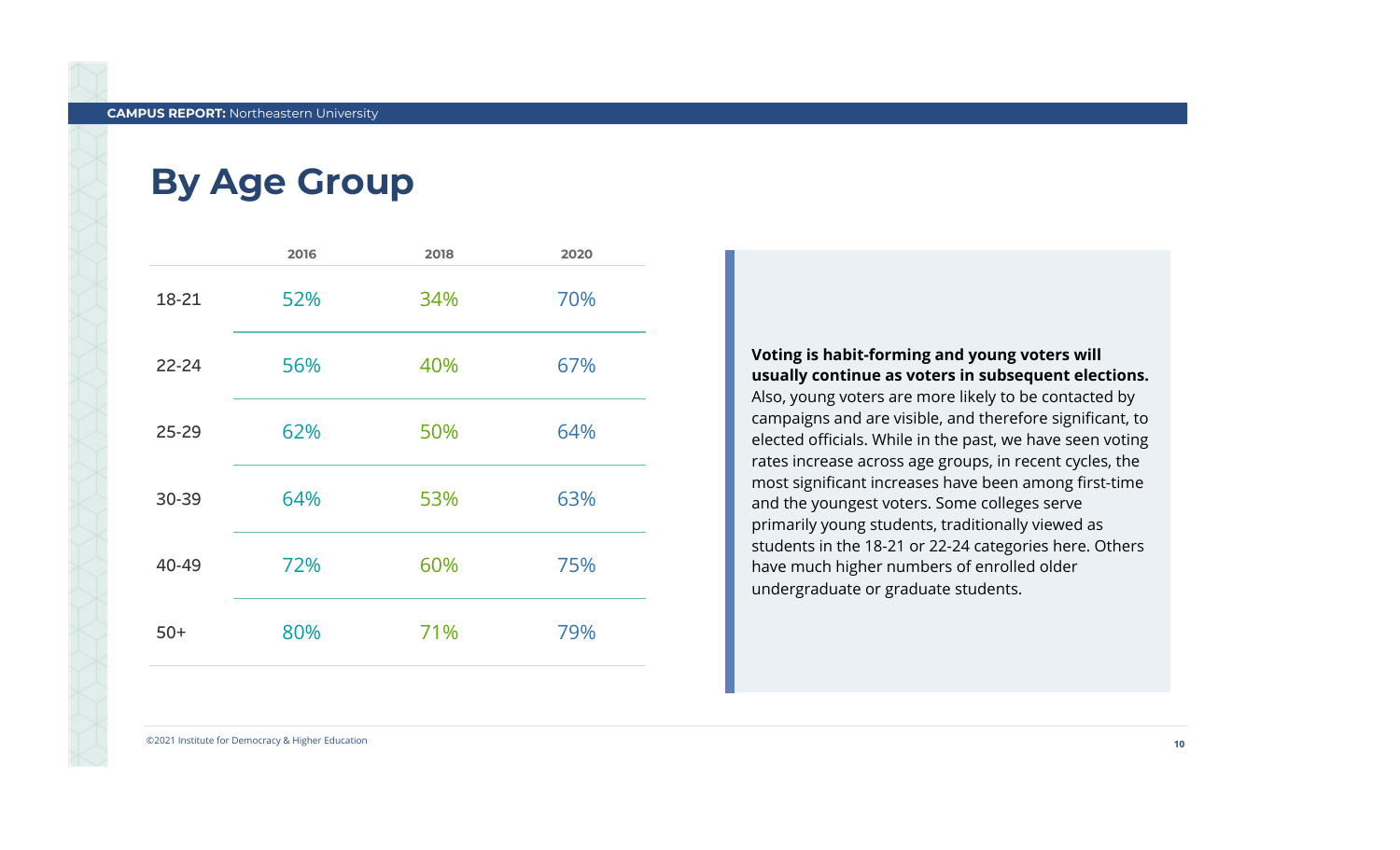**By Age Group** 

Here, we provide the numbers of students in each age category and the voting rates for each group. These are based on the student's age on the day of the election, as calculated by the **National Student** Clearinghouse using data from student enrollment records.

|           | 2016            |                         |    |                 | 2018                    |    |                 |                         | 2016-2020 |                              |  |
|-----------|-----------------|-------------------------|----|-----------------|-------------------------|----|-----------------|-------------------------|-----------|------------------------------|--|
|           | <b>Enrolled</b> | <b>VotedVoting_Rate</b> |    | <b>Enrolled</b> | <b>VotedVoting_Rate</b> |    | <b>Enrolled</b> | <b>VotedVoting_Rate</b> |           | <b>Change</b>                |  |
| 18-21     | 9,689           | 5,063                   | 52 | 10,406          | 3,516                   | 34 | 11,653          | 8,191                   | 70        | 18<br>↟                      |  |
| $22 - 24$ | 4,216           | 2,344                   | 56 | 4,665           | 1,864                   | 40 | 3,921           | 2,614                   | 67        | ↟<br>11                      |  |
| 25-29     | 3,019           | 1,878                   | 62 | 3,172           | 1,577                   | 50 | 1,968           | 1,269                   | 64        | $\overline{2}$<br>♠          |  |
| 30-39     | 2,540           | 1,628                   | 64 | 2,586           | 1,374                   | 53 | 1,051           | 664                     | 63        | $\ddot{\phantom{1}}$<br>$-1$ |  |
| 40-49     | 1,196           | 857                     | 72 | 1,095           | 654                     | 60 | 322             | 242                     | 75        | $\mathbf{3}$<br>↟            |  |
| $50+$     | 624             | 501                     | 80 | 583             | 415                     | 71 | 156             | 123                     | 79        | $\ddot{\phantom{1}}$<br>$-1$ |  |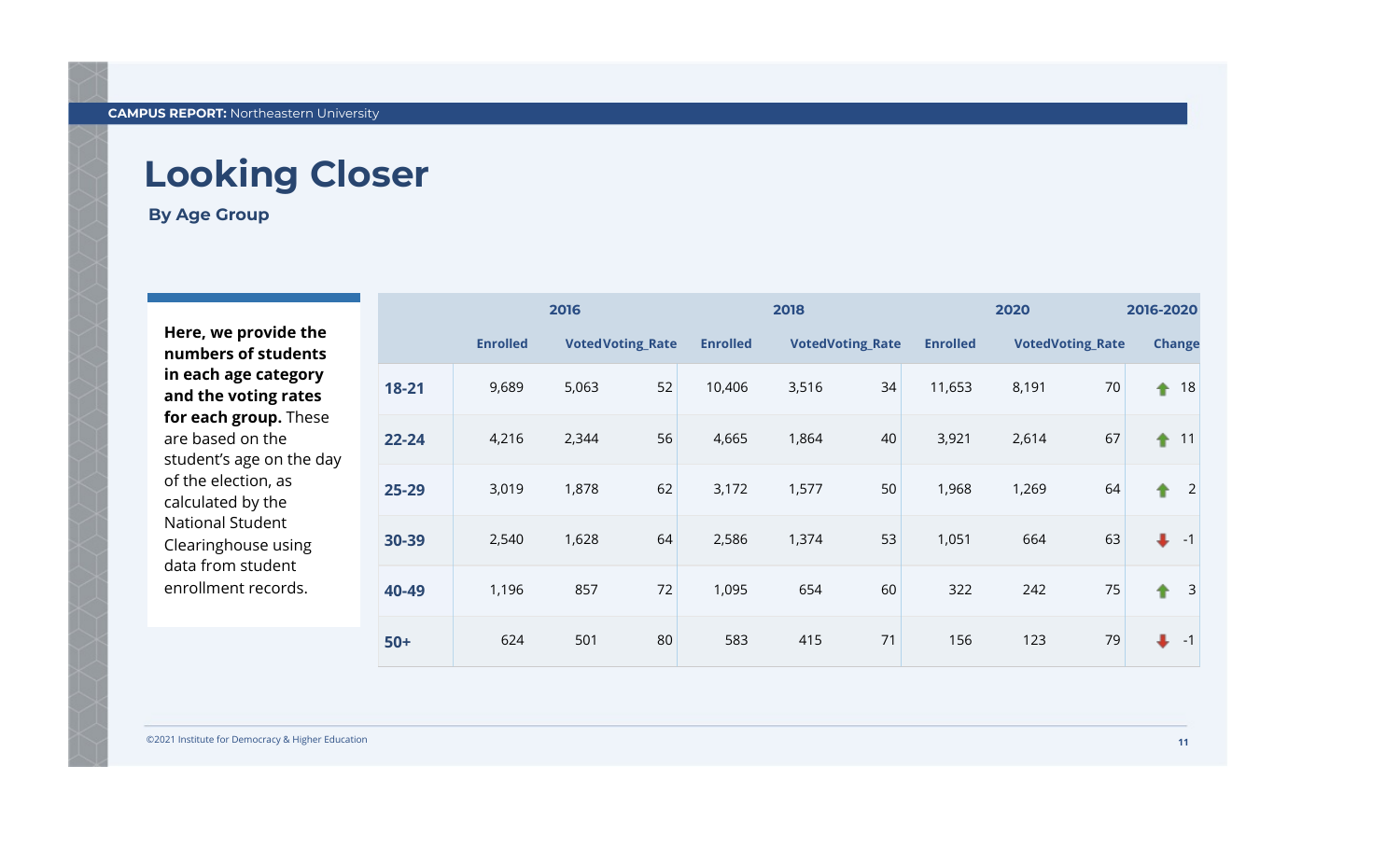**By Sex** 

|             | 2016                     |                          |                          |                          | 2018                     |                          |                          | 2016-2020                |                          |               |
|-------------|--------------------------|--------------------------|--------------------------|--------------------------|--------------------------|--------------------------|--------------------------|--------------------------|--------------------------|---------------|
|             | <b>Enrolled</b>          | <b>Voted</b>             | <b>Voting_Rate</b>       | <b>Enrolled</b>          | <b>Voted</b>             | <b>Voting_Rate</b>       | <b>Enrolled</b>          | <b>Voted</b>             | <b>Voting_Rate</b>       | <b>Change</b> |
| Female      | $\overline{\phantom{0}}$ | $\overline{\phantom{0}}$ | $\overline{\phantom{0}}$ | $\overline{\phantom{0}}$ | $\overline{\phantom{0}}$ | $\overline{\phantom{0}}$ | $\overline{\phantom{0}}$ | $\overline{\phantom{0}}$ | $\overline{\phantom{0}}$ |               |
| <b>Male</b> | $\overline{\phantom{0}}$ | $\overline{\phantom{0}}$ | -                        |                          |                          |                          |                          |                          | $\overline{\phantom{0}}$ |               |

These are estimated voting rates for sex groups and the numbers we used to calculate their voting rates. These classifications are provided by campuses and are obtained following the reporting procedures defined by the National Center for Education Statistics (NCES) of the Institute of Education Sciences (IES). Presently, NCES requires institutions to report students as "Male" or "Female" only.\*

If you notice missing data in this page, it could mean any of the following for your institution: (i) does not report this data; (ii) did not provide this data in past years; (iii) does not separately submit data for one or more of the demographic groups, or (iv) the data is reported for 10 or fewer students.

\*https://surveys.nces.ed.gov/ipeds/public/survey-materials/faq?faqid=11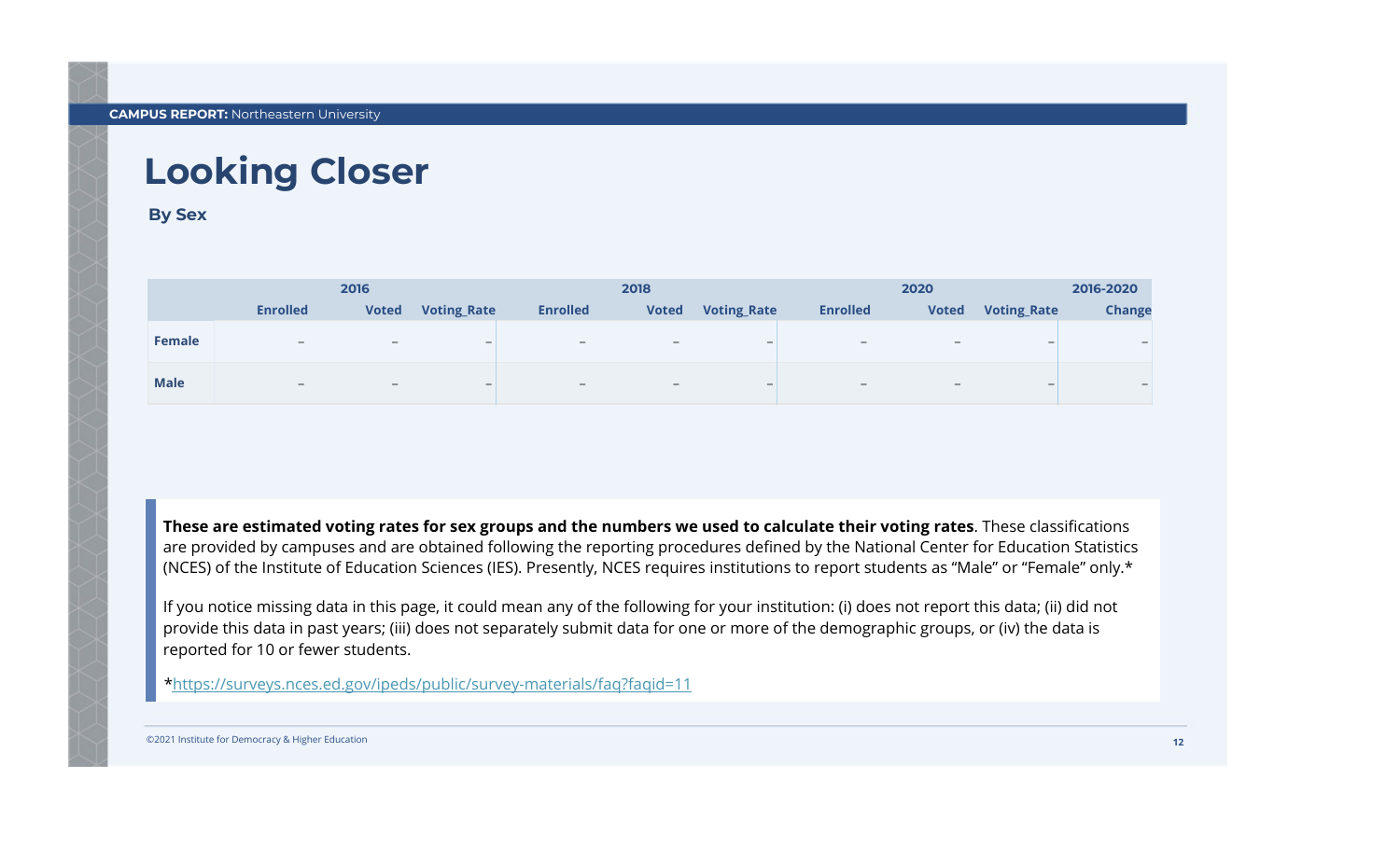By Education Level / Undergraduate Class Year

|                          | 2016            |              |                          | 2018            |              |                          | 2020            |              |                 |                      | <b>Change</b>     |  |  |
|--------------------------|-----------------|--------------|--------------------------|-----------------|--------------|--------------------------|-----------------|--------------|-----------------|----------------------|-------------------|--|--|
|                          | <b>Enrolled</b> | <b>Voted</b> | <b>Rate (%)</b>          | <b>Enrolled</b> | <b>Voted</b> | <b>Rate (%)</b>          | <b>Enrolled</b> | <b>Voted</b> | <b>Rate (%)</b> | $(2016 - 2020)$      |                   |  |  |
| <b>EDUCATION LEVEL</b>   |                 |              |                          |                 |              |                          |                 |              |                 |                      |                   |  |  |
| <b>Undergraduate</b>     | 12,944          | 7,068        | 55                       | 13,301          | 4,988        | 38                       | 13,461          | 9,535        | 71              | ٠                    | 16                |  |  |
| <b>Graduate</b>          | 7,273           | 4,636        | 64                       | 7,634           | 3,857        | 51                       | 4,326           | 2,792        | 65              | ٠                    |                   |  |  |
| <b>Class Unknown</b>     | 1,067           | 291          | 27                       | 1,572           | 338          | 22                       | 1,284           | 255          | 20              | $\ddot{\phantom{1}}$ | $-7$              |  |  |
| <b>CLASS YEAR</b>        |                 |              |                          |                 |              |                          |                 |              |                 |                      |                   |  |  |
| <b>Freshman</b>          |                 |              | $\qquad \qquad -$        |                 |              | $\overline{\phantom{0}}$ |                 |              |                 |                      | $\qquad \qquad -$ |  |  |
| <b>Sophomore</b>         |                 |              | $\overline{\phantom{0}}$ |                 |              |                          |                 |              |                 |                      |                   |  |  |
| <b>Upperclassman</b>     |                 |              | $\qquad \qquad -$        |                 |              | $\overline{\phantom{0}}$ |                 |              |                 |                      |                   |  |  |
| <b>ENROLLMENT STATUS</b> |                 |              |                          |                 |              |                          |                 |              |                 |                      |                   |  |  |
| <b>Full-time</b>         | 16,316          | 8,933        | 55                       | 17,320          | 6,581        | 38                       | 16,653          | 11,432       | 69              | $\ddot{\phantom{1}}$ | 14                |  |  |
| <b>Part-time</b>         | 4,968           | 3,338        | 67                       | 5,187           | 2,819        | 54                       | 2,415           | 1,669        | 69              | ÷                    | $\overline{2}$    |  |  |

These are estimated voting rates by Education Level (undergraduate/graduate), **Class Year, and Enrollment** Status(full-time/part-time), and the numbers we used to calculate these rates.

If you notice missing data in this page, it could mean any of the following for your institution: (i) does not report this data; (ii) did not provide this data in past years; (iii) does not separately submit data for one or more of the demographic groups, or (iv) the data is reported for 10 or fewer students.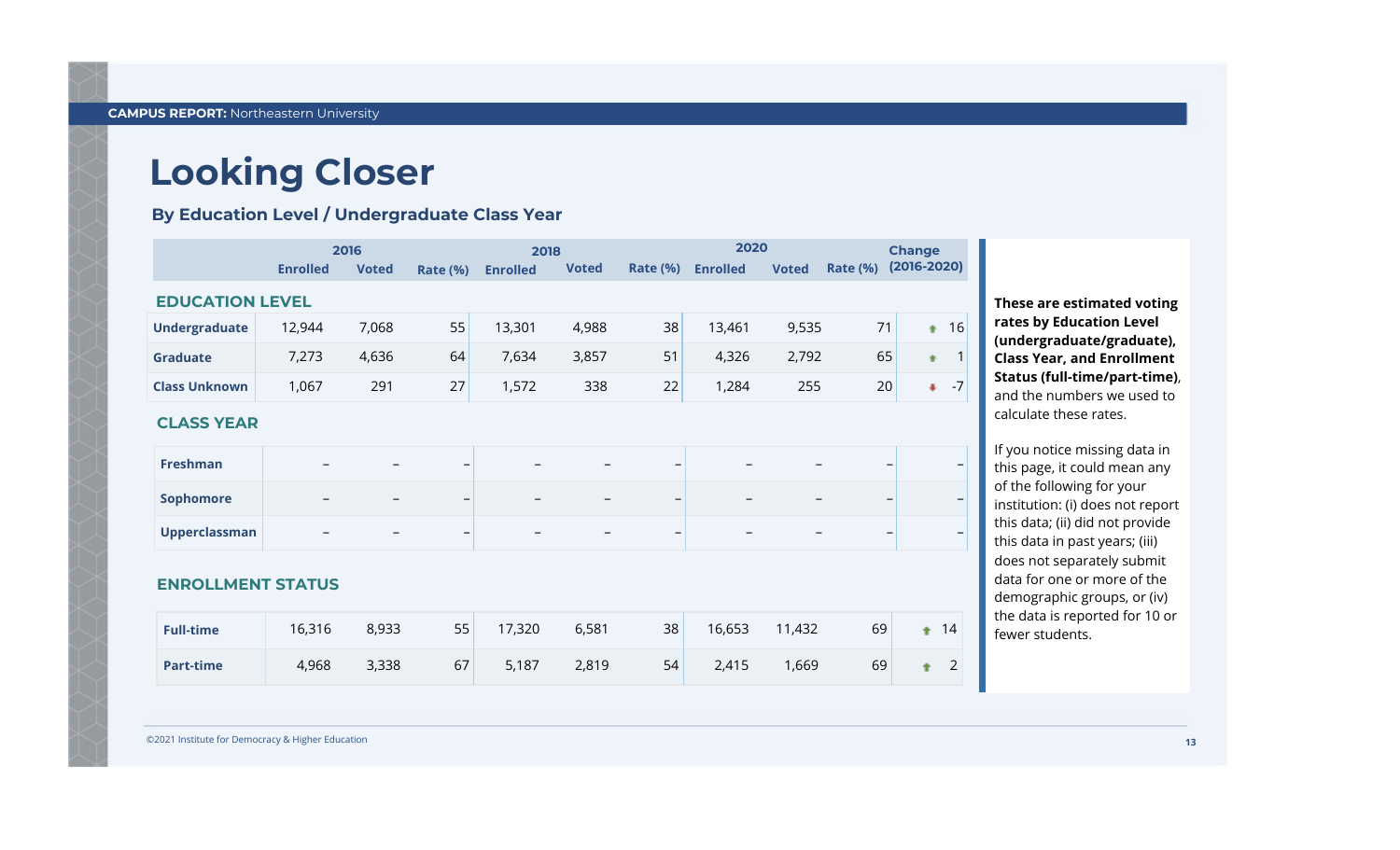### **By Field of Study**

| <b>FIELDS</b>                                            | 2016            |       |                          | 2018            |                          |    | 2020            |       |                          | 2016-2020 |        |
|----------------------------------------------------------|-----------------|-------|--------------------------|-----------------|--------------------------|----|-----------------|-------|--------------------------|-----------|--------|
|                                                          | <b>Enrolled</b> |       | <b>Voted Voting_Rate</b> | <b>Enrolled</b> | <b>Voted Voting Rate</b> |    | <b>Enrolled</b> |       | <b>Voted Voting Rate</b> |           | Change |
| <b>Architecture</b>                                      | 200             | 114   | 57                       | 162             | 65                       | 40 | 171             | 117   | 68                       | ♠         | 11     |
| Area, Ethnic, Cultural, and Gender<br><b>Studies</b>     |                 |       |                          |                 |                          |    |                 |       |                          |           |        |
| <b>Biological and Biomedical Sciences</b>                | 1,352           | 728   | 54                       | 1,565           | 624                      | 40 | 1,667           | 1,227 | 74                       | ♠         | 20     |
| <b>Business, Management, and</b><br><b>Marketing</b>     | 4,174           | 2,316 | 55                       | 3,937           | 1,527                    | 39 | 3,092           | 1,973 | 64                       |           | 8      |
| <b>Communication and Journalism</b>                      | 749             | 458   | 61                       | 658             | 314                      | 48 | 495             | 348   | 70                       | ♠         | 9      |
| <b>Communications</b><br><b>Technologies/Technicians</b> |                 |       | —                        | 18              |                          |    |                 |       |                          |           |        |
| <b>Unknown</b>                                           | 107             | 64    | 60                       | 88              | 52                       | 59 | 126             | 78    | 62                       |           |        |

These are estimated voting rates by field of study, and the numbers we used to calculate the field of study rates. For an explanation of CIP codes, please see our FAQ.\* There are roughly 8,000 fields of study among U.S. colleges and universities, so we provide rates for condensed categories.

\*https://tufts.app.box.com/v/idhe-nslve-report-faq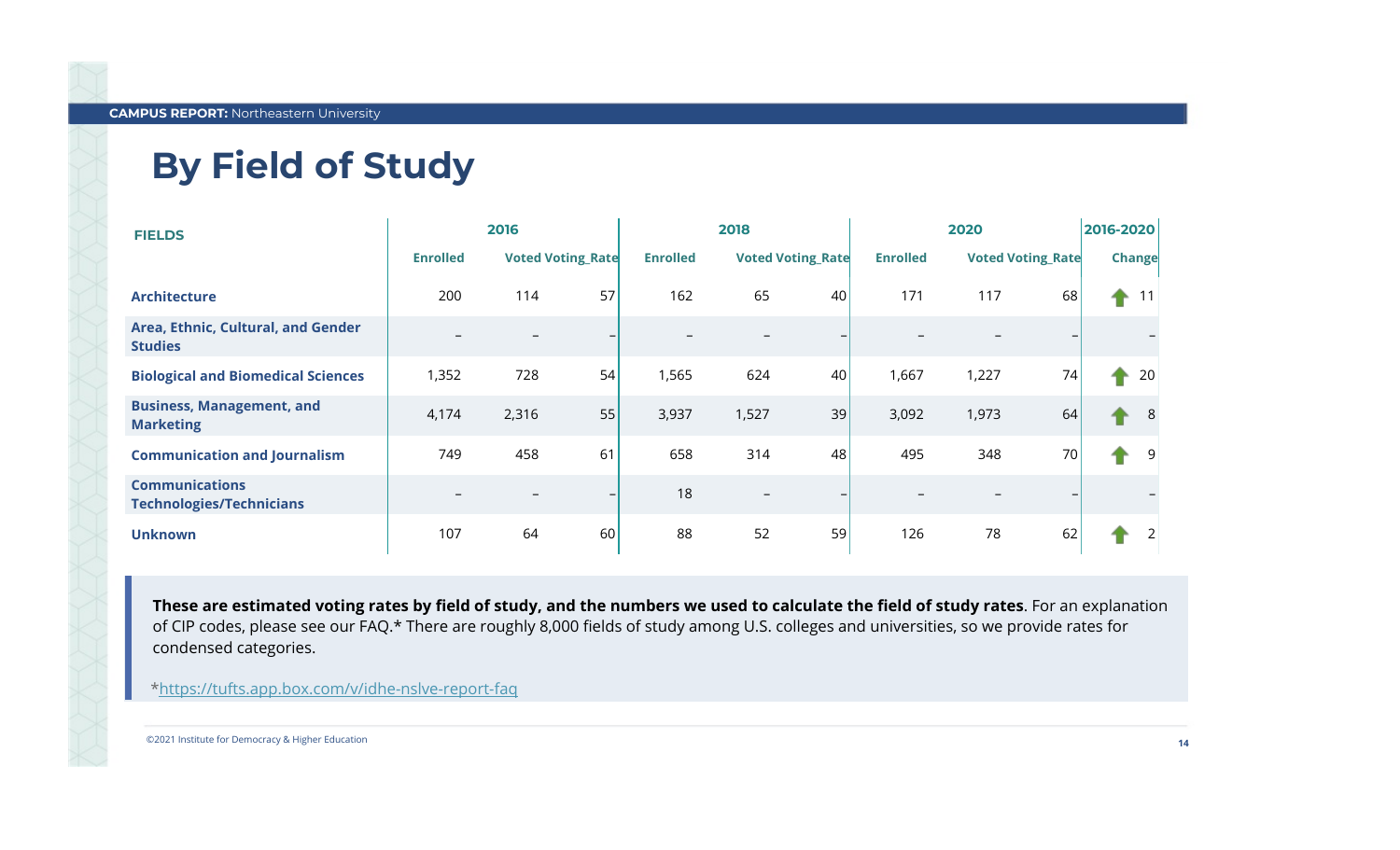# **By Field of Study**

| <b>FIELDS</b>                                    | 2016                                      |       |                 | 2018                   |       |                                           |       | 2016-2020 |        |    |    |
|--------------------------------------------------|-------------------------------------------|-------|-----------------|------------------------|-------|-------------------------------------------|-------|-----------|--------|----|----|
|                                                  | <b>Enrolled</b><br><b>Voted Voting_Ra</b> |       | <b>Enrolled</b> | <b>Voted Voting_Ra</b> |       | <b>Voted Voting_Ra</b><br><b>Enrolled</b> |       |           | Change |    |    |
| <b>Education</b>                                 | 1,491                                     | 1,082 | 73              | 919<br>1,467           |       | 63                                        | 426   | 321       | 75     |    |    |
| <b>Engineering and Engineering Technologies</b>  | 56<br>1,685<br>3,031                      |       | 3,370           | 1,252                  | 37    | 3,403                                     | 2,463 | 72        | ↟      | 17 |    |
| <b>English Language and Literature</b>           | 191                                       | 120   | 63              | 145                    | 76    | 52                                        | 89    | 57        | 64     | ♠  |    |
| Foreign Languages, Literatures, and Lingui       | 55                                        | 35    | 64              | 60                     | 29    | 48                                        | 61    | 48        | 79     | ٠  | 15 |
| <b>Health Professions</b>                        | 3,218                                     | 1,823 | 57              | 3,232                  | 1,304 | 40                                        | 2,332 | 1,578     | 68     | ♠  | 11 |
| <b>History</b>                                   | 101                                       | 69    | 68              | 85                     | 52    | 61                                        | 65    | 49        | 75     | ↟  |    |
| Law Enforcement, Firefighting, and Protec        | 332                                       | 200   | 60              | 384                    | 178   | 46                                        | 308   | 211       | 69     |    |    |
| <b>Legal Professions and Studies</b>             | 564                                       | 322   | 57              | 703                    | 335   | 48                                        | 409   | 246       | 60     |    |    |
| <b>Liberal Arts and Sciences, and Humanities</b> | 980                                       | 430   | 44              | 1,355                  | 357   | 26                                        | 1,299 | 804       | 62     | ♠  | 18 |
| <b>Mathematics and Statistics</b>                | 172                                       | 90    | 52              | 219                    | 88    | 40                                        | 212   | 157       | 74     | ♠  | 22 |
| <b>Multi/Interdisciplinary Studies</b>           | 318                                       | 179   | 56              | 251                    | 131   | 52                                        | 114   | 68        | 60     |    |    |
| <b>Natural Resources and Conservation</b>        | 187                                       | 135   | 72              | 201                    | 115   | 57                                        | 260   | 207       | 80     | ↟  |    |
| Parks, Recreation, Leisure, and Fitness Stu      | 144                                       | 90    | 63              | 122                    | 47    | 39                                        | 47    | 30        | 64     |    |    |
| <b>Computer and Information Sciences</b>         | 1,203                                     | 660   | 55              | 1,974                  | 737   | 37                                        | 2,373 | 1,603     | 68     |    | 13 |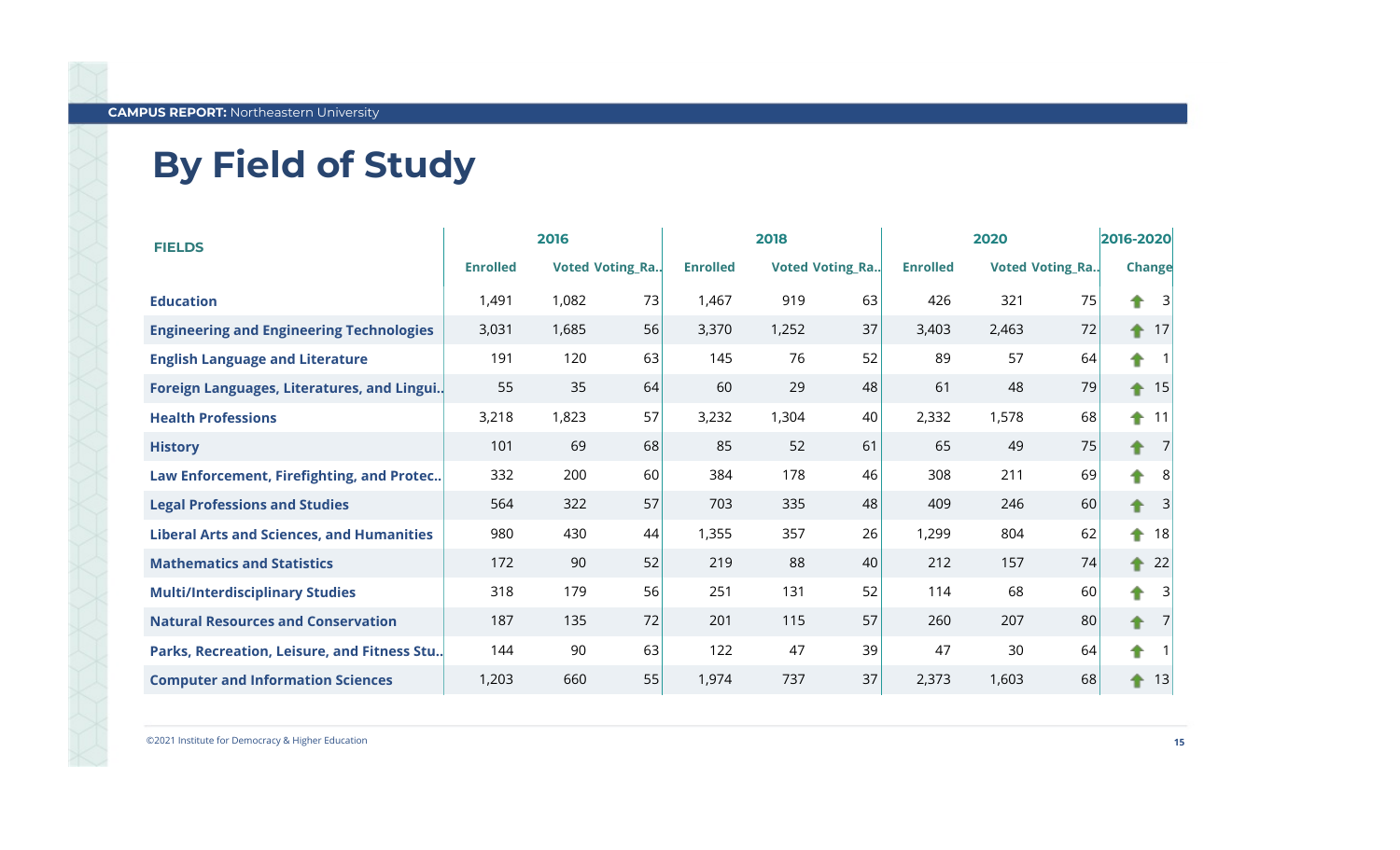# **By Field of Study**

| <b>FIELDS</b>                                            |                 | 2016                     |                    |                 | 2018         |                    |                 | 2016-2020    |                    |               |    |
|----------------------------------------------------------|-----------------|--------------------------|--------------------|-----------------|--------------|--------------------|-----------------|--------------|--------------------|---------------|----|
|                                                          | <b>Enrolled</b> | <b>Voted</b>             | <b>Voting_Rate</b> | <b>Enrolled</b> | <b>Voted</b> | <b>Voting_Rate</b> | <b>Enrolled</b> | <b>Voted</b> | <b>Voting_Rate</b> | <b>Change</b> |    |
| <b>Philosophy and Religious</b><br><b>Studies</b>        | 16              | $\overline{\phantom{0}}$ |                    | 14              |              |                    |                 |              |                    |               |    |
| <b>Physical Sciences</b>                                 | 350             | 204                      | 58                 | 295             | 126          | 43                 | 231             | 158          | 68                 | ♠             | 10 |
| <b>Psychology</b>                                        | 542             | 326                      | 60                 | 544             | 237          | 44                 | 454             | 327          | 72                 | ۰             | 12 |
| <b>Public Administration</b><br>and Social Service Profe | 229             | 165                      | 72                 | 153             | 89           | 58                 | 90              | 73           | 81                 |               | 9  |
| <b>Social Sciences</b>                                   | 1,135           | 708                      | 62                 | 1,086           | 545          | 50                 | 981             | 698          | 71                 | ۰             | 9  |
| <b>Visual and Performing</b><br><b>Arts</b>              | 421             | 247                      | 59                 | 377             | 168          | 45                 | 339             | 244          | 72                 |               | 13 |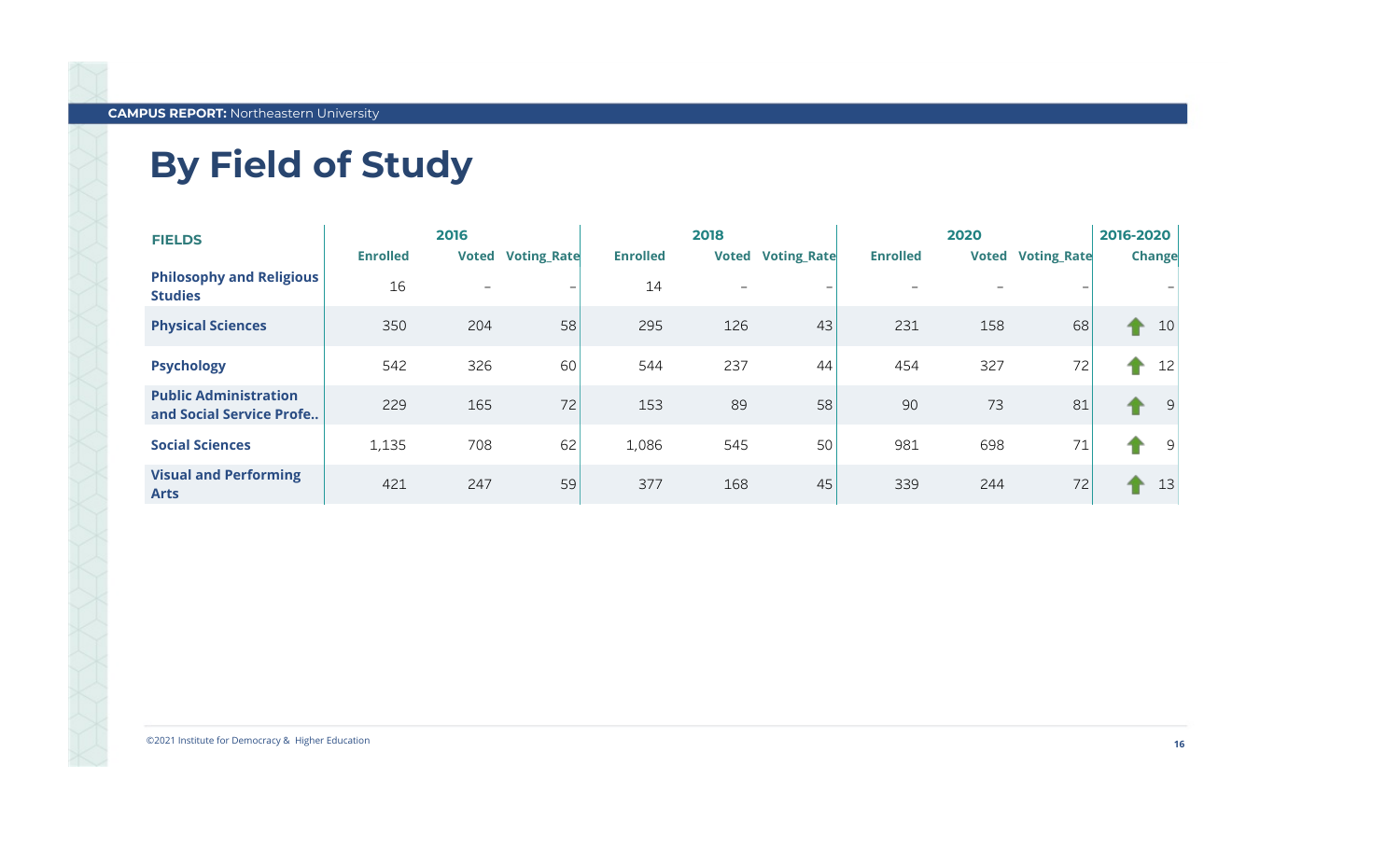### **About This Report**

#### Thank you for participating in the National Study of Learning, Voting, and Engagement.

Since NSLVE's launch in 2013, nearly 1,200 colleges and universities have signed up to receive their voting rates for the 2012, 2014,2016,2018,and2020 federal elections.

Along with others, your institution's participation in this study has allowed us to build a robust database of over 50 million college student records, about 10 million for each election year, that serve as a foundation for innovative research on college student political learning and engagement in democracy.

NSLVE is a signature initiative of the Institute for Democracy and Higher Education (IDHE) at Tufts University's Jonathan M. Tisch College of Civic Life. The mission of IDHE is to shift college and university priorities and culture to advance political learning, agency, and equity. We achieve our mission through research, resource development, technical assistance, and advocacy.

#### **About the Data**

The voter registration and voting rates in this report reflect the percentage of your institution's students who were eligible to vote and who actually voted in the 2016, 2018, and 2020 elections.

These results are based on enrollment records your institution submitted to the National Student Clearinghouse (NSC) and publicly available voting files collected by L2 Political.

Enrollment lists are adjusted by deducting students under age 18 (at the time of the election), people identified as non-degree seeking and those identified by campuses as "nonresident aliens" (NRAs) (the federal government's category for mostly international students). Unfortunately, not all campuses report NRAs to NSC. For those campuses, we use IPEDS to calculate the number of NRA students on each campus and adjust NSC enrollment numbers to estimate the number of students to remove. We also quality check NRA removals by verifying that there is little to no discrepancy between the number of international students reported by the campus to IPEDS and to NSC. We cannot adjust subgroup analyses absent identification of NRAs verified by the process above. We welcome closer partnerships with individual colleges and universities to provide more accurate rates. For more on the data and the matching process, see our FAQ on Campus Reports.